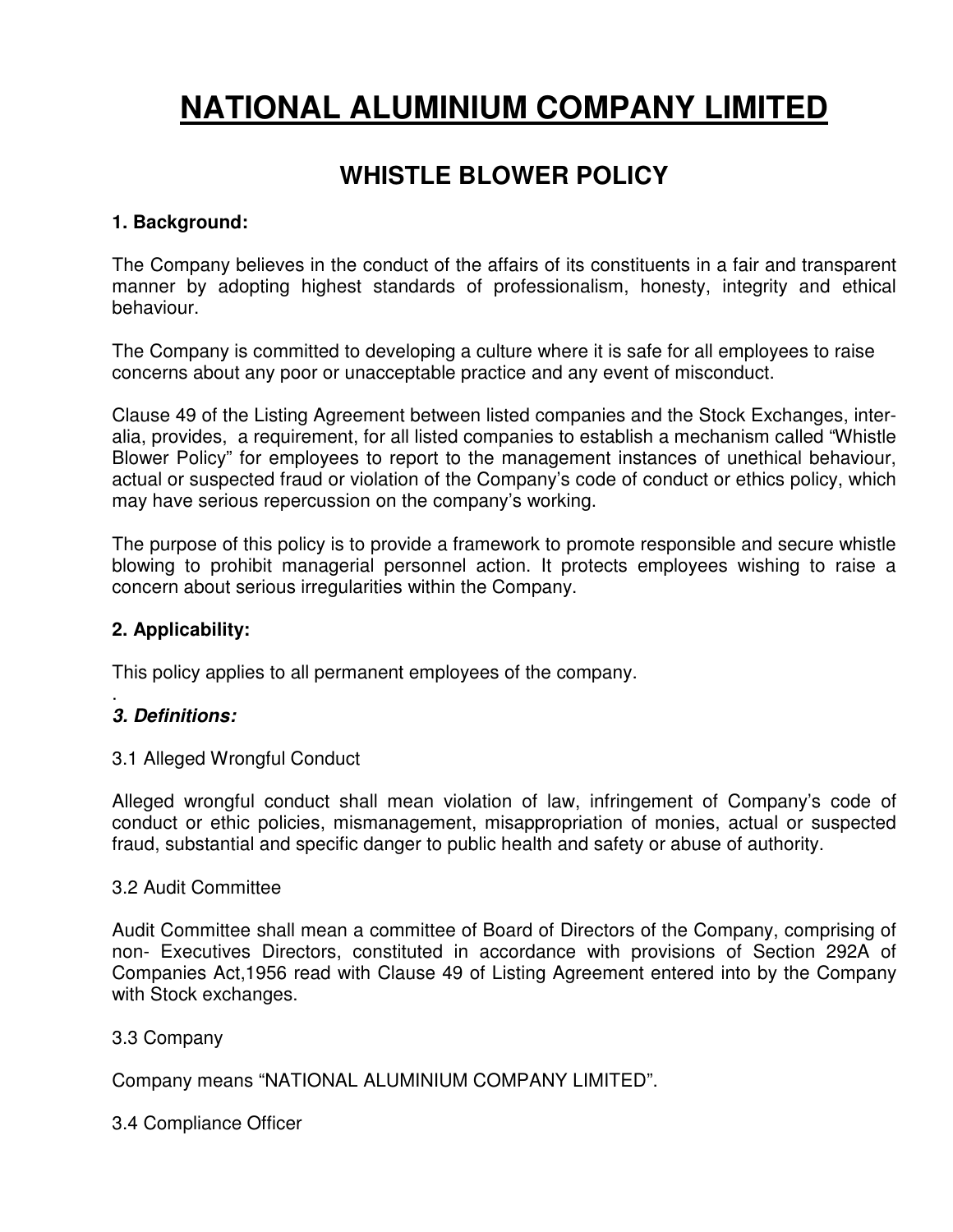Compliance Officer means "Company Secretary" of the Company.

## 3.5 Good Faith

An employee shall be deemed to communicating in `good faith` if there is a reasonable basis for communication of unethical & improper practices or any other alleged wrongful conduct. Good faith shall be deemed lacking when the employee does not have personnel knowledge of a factual basis for the communication or where the employee knew or reasonably should have known the communication about unethical & improper practices or alleged wrongful conduct is malicious, false or frivolous

#### 3.6 Managerial personnel

Managerial personnel shall include director, Officer, mangers, departmental head, superior or other employee who has authority to make or materially influence significant personnel decisions.

#### 3.7 Policy or This Policy

Policy or This Policy means "Whistle Blower Policy".

#### 3.8 Whistle Blower

An employee of the company who discloses in good faith any unethical & improper practices or alleged wrongful conduct to the management in writing.

### **4. Coverage of Policy:**

4.1 The Policy covers malpractices and events which have taken place/ suspected to take place involving:

- 1. Abuse of authority
- 2. Breach of contract
- 3. Negligence causing substantial and specific danger to public health and safety
- 4. Manipulation of company data/records
- 5. Financial irregularities, including fraud, or suspected fraud
- 6. Criminal offence
- 7. Pilferation of confidential/propriety information
- 8. Deliberate violation of law/regulation
- 9. Wastage/misappropriation of company funds/assets
- 10. Leakage of Unpublished Price Sensitive Information (UPSI)
- 11. Breach of employee Code of Conduct or Rules
- 12. Any other unethical, biased, favoured, imprudent event

4.2 Policy should not be used in place of the Company's grievance procedures or be a route for raising malicious or unfounded allegations against colleagues.

### **5. INTERPRETATION:**

Terms that have not been defined in this policy shall have the same meaning assigned to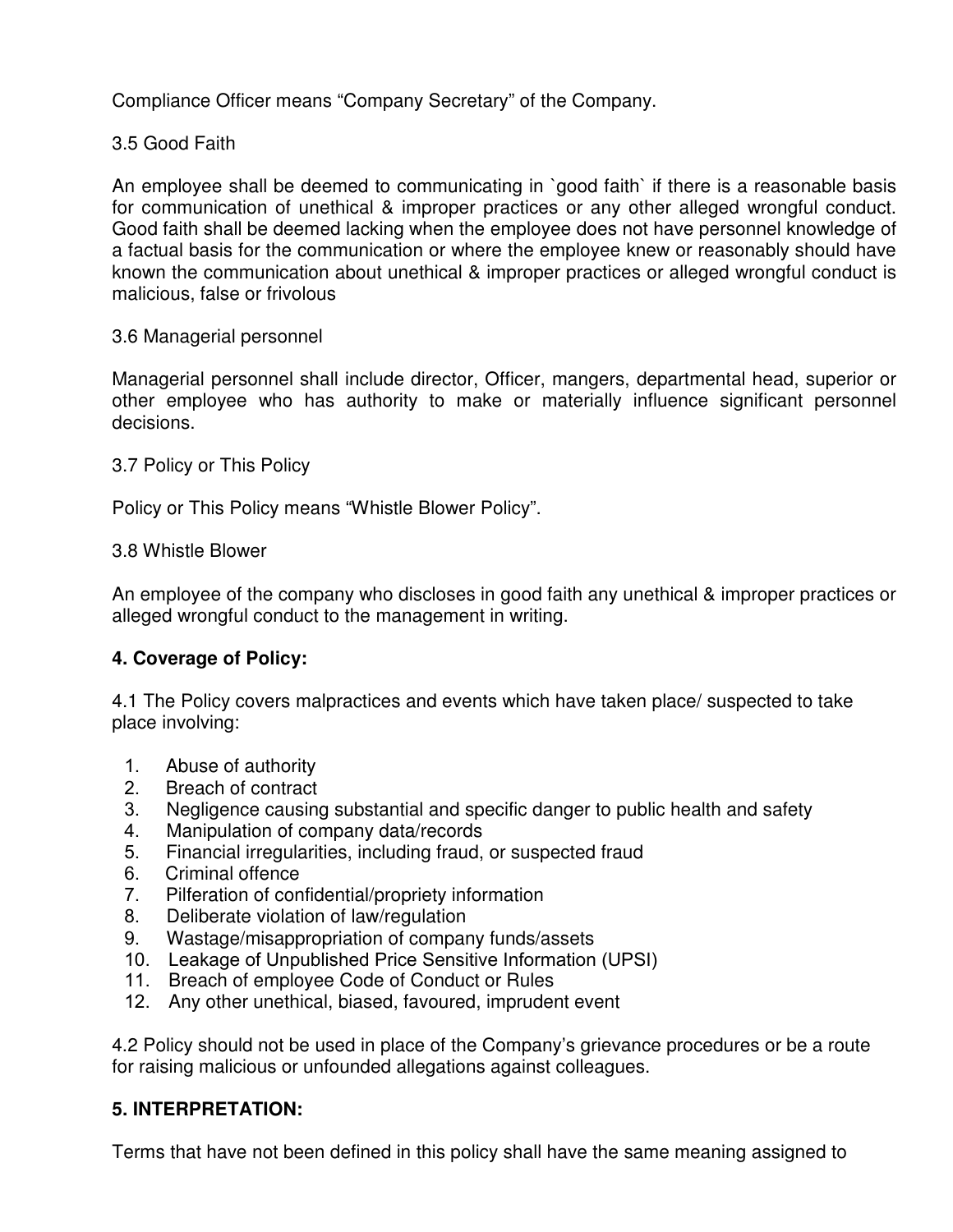them in the Companies Act, 1956 and/ or any other SEBI Regulation(s) as amended from time to time.

### **6. PROCEDURES/GUIDELINES:**

1. Internal policy & Protection under Policy

This policy an internal policy of the company.

This policy prohibits the Company to take any adverse personnel action against its employees for disclosing in good faith any unethical & improper practices or alleged wrongful conduct to the Compliance Officer. Any employee against whom any adverse personnel action has been taken due to disclosure of information under this policy may approach the Compliance Officer or in exceptional cases to the Board of Directors for appropriate relief.

2. False Allegation & Legitimate Employment Action

An employee who knowingly makes false allegations of unethical & improper practices or alleged wrongful conduct to the Compliance Officer shall be subject to disciplinary action, including major penalty as per terms of employment, in accordance with Company rules, policies and procedures. Further this policy may not be used as a defense by an employee against whom an adverse personnel action has been taken independent of any disclosure of intimation by him and for legitimate reasons or cause under Company rules and policies.

3. Disclosure & maintenance of Confidentiality

An employee who observes any unethical & improper practices or alleged wrongful conduct in the Company or leakage of unpublished price sensitive information by any insider may report the same to compliance Officer through e-mail addressed to whistleblower@nalcoindia.co.in or by giving letter to the Compliance Officer in writing. Confidentiality of whistle blower shall be maintained to the greatest extent possible.

4. Procedures

• Any employee who observes any unethical & improper practices or alleged wrongful conduct shall make a disclosure to the Compliance Officer as soon as possible but not later than 45 consecutive calendar days after becoming aware of the same.

• If the employee is unwilling or unable to put an oral disclosure in writing, he may approach compliance officer directly or through his superior or any other employee. The compliance officer shall prepare a written summary of the employee's disclosure and provide a copy to the employee.

• Compliance Officer shall appropriately and expeditiously investigate all whistle blower reports received. In this regard, Compliance Officer, if the circumstances so suggest, may assign to the Senior Officer or a committee of managerial personnel to investigate into the matter.

• Audit Committee shall have right to outline detailed procedure for an investigation.